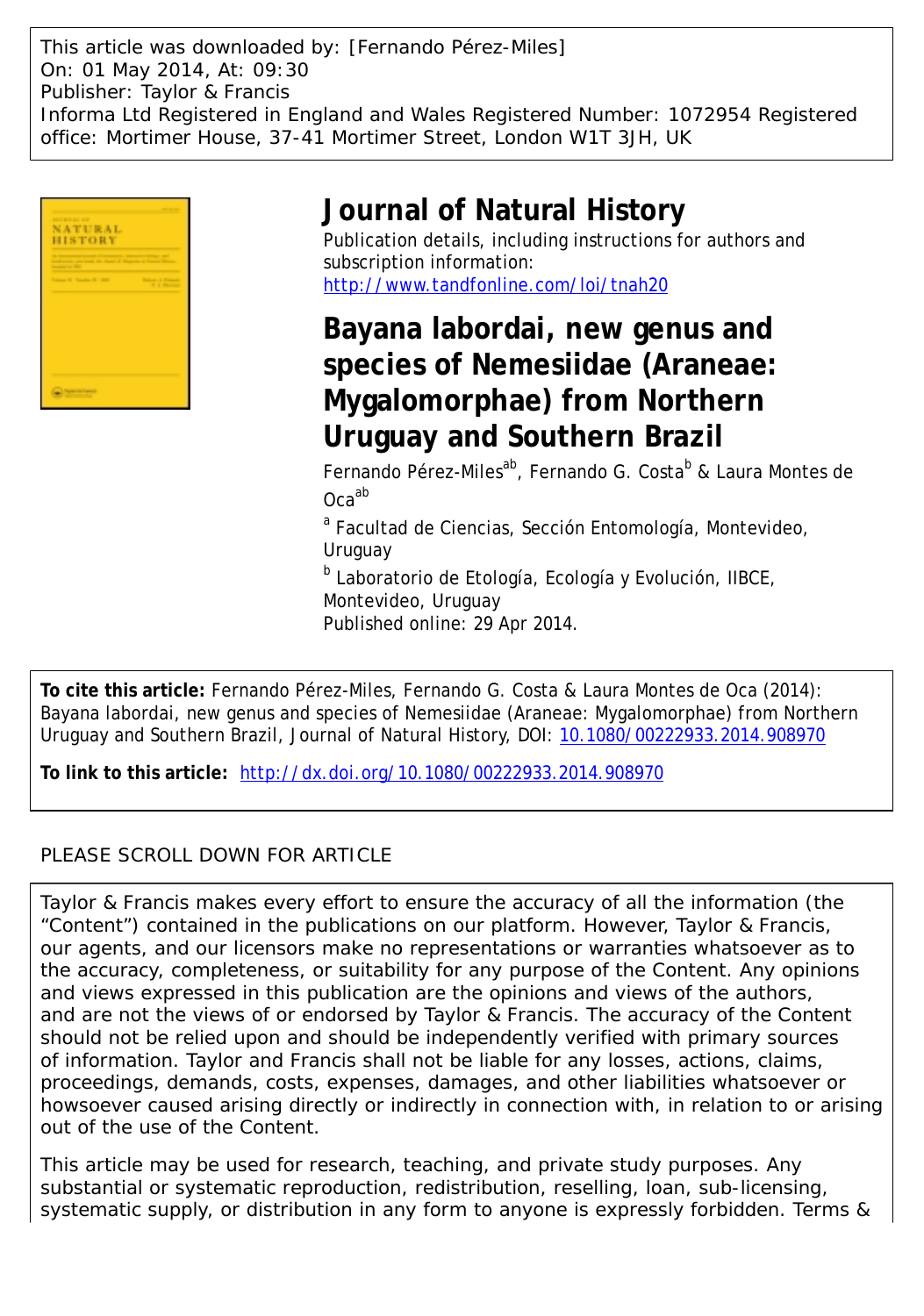Conditions of access and use can be found at [http://www.tandfonline.com/page/terms](http://www.tandfonline.com/page/terms-and-conditions)[and-conditions](http://www.tandfonline.com/page/terms-and-conditions)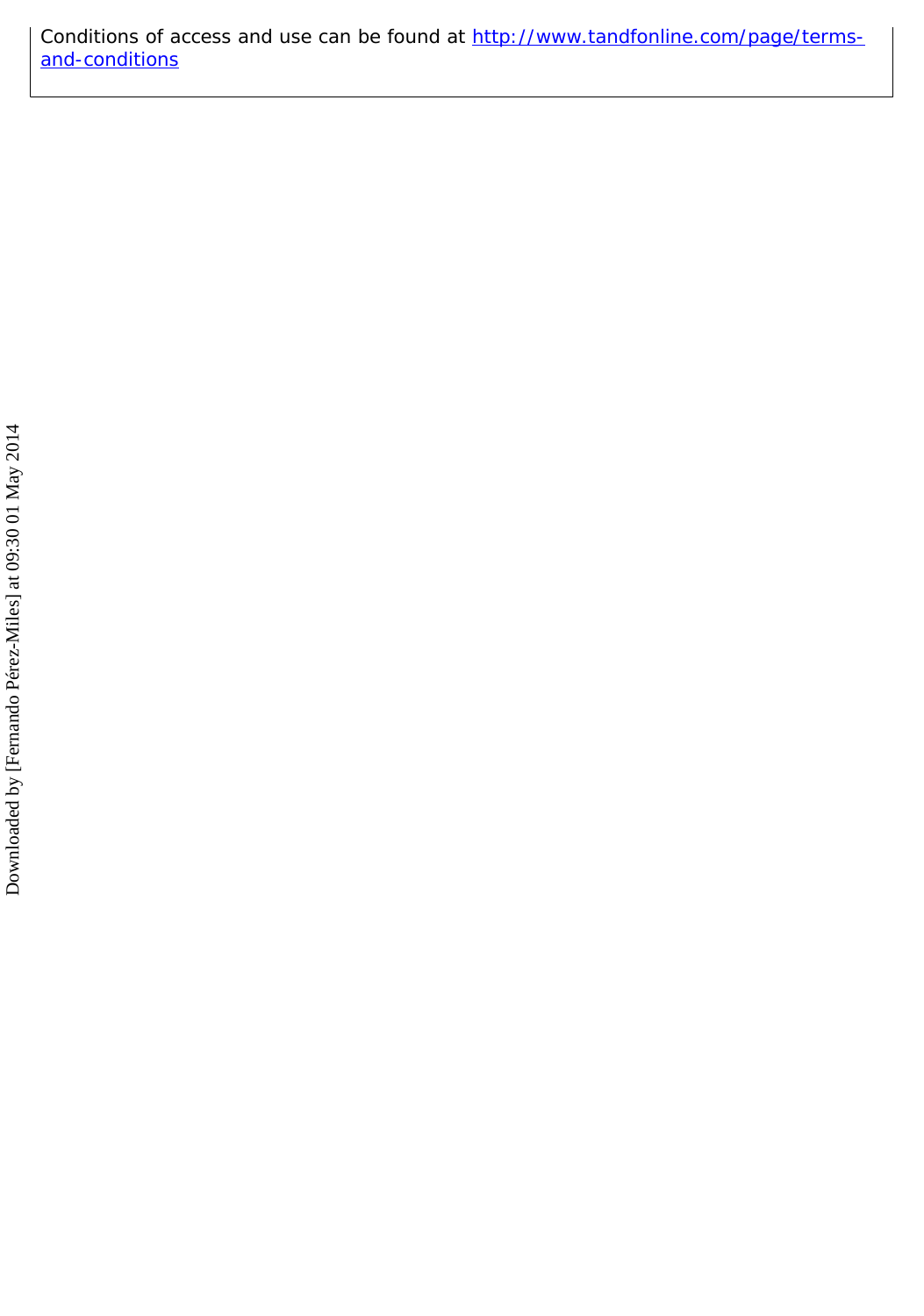

# Bayana labordai, new genus and species of Nemesiidae (Araneae: Mygalomorphae) from Northern Uruguay and Southern Brazil

Fernando Pérez-Miles<sup>a,b\*</sup>, Fernando G. Costa<sup>b</sup> and Laura Montes de Oca<sup>a,b</sup>

<sup>a</sup>Facultad de Ciencias, Sección Entomología, Montevideo, Uruguay; <sup>b</sup>Laboratorio de Etología, Ecología y Evolución, IIBCE, Montevideo, Uruguay

(Received 2 May 2013; accepted 23 March 2014)

A new genus and species of a mygalomorph nemesiid spider collected in a hill of Northern Uruguay and in Araucaria forest at Southern Brazil is diagnosed, described and illustrated. A remarkable characteristic of the new genus is its dense body pubescence, unusual in most Nemesiidae. Also genital and somatic characters led to differentiate it from related genera. The habitat is characterized by a tubular burrow followed by an aerial tubular portion made with silk and vegetation. The sexual behaviour is briefly described from a copula between the types, observed in the laboratory.

[LSID: zoobank.org:pub: D5A6D7EA-19DD-4427-E6A41162EE4E.](http://LSID:�zoobank.org:pub:�D5A6D7EA-19DD-4427-E6A41162EE4E)

Keywords: Nemesiidae; Bayana; spider-taxonomy; new-genus; new-species; nemesiid-burrow

#### Introduction

Raven ([1985\)](#page-11-0) established the family status of Nemesiidae Simon, 1889, considering as senior synonym of Pycnothelidae Chamberlin, 1917, including several genera previously described in other families. Several authors questioned nemesiid monophyly (Raven [1985;](#page-11-0) Goloboff [1993,](#page-11-0) 1995; Hedin and Bond [2006\)](#page-11-0). Although Goloboff ([1993\)](#page-11-0) stressed the difficulties of establishing a morphological definition of nemesiids, new species with the character combination attributed to the family remain described up to date in that family.

Nemesiids from Argentina, Chile, Peru and Uruguay were revised by Goloboff ([1995\)](#page-11-0), who presented a cladistic analysis of the taxa studied. After that, several contributions on the taxonomy of Brazilian species were done by Indicatti and Lucas ([2005\)](#page-11-0), Lucas and Indicatti [\(2006](#page-11-0)), Indicatti et al. [\(2008a](#page-11-0)), Lucas et al. [\(2008](#page-11-0)) and Lucas and Indicatti ([2010\)](#page-11-0). Up to 2011 Nemesiidae contained six subfamilies, 43 genera and 364 species (Raven [1985](#page-11-0); Platnick [2013\)](#page-11-0). After a cladistic analysis, Indicatti et al. ([2011\)](#page-11-0) proposed that all Neotropical Nemesiidae belong to the monophyletic Pycnothelinae, but accepted the clade Diplothelopsini as monophyletic (Indicatti, pers. comm.).

The Pycnothelinae contains the genera: Hermachura Mello-Leitão, 1923, Neostothis Vellard, 1925, Prorachias Mello-Leitão, 1924, Psalistopoides Mello-Leitão, 1934, Pselligmus Simon, 1892, Pycnothele Chamberlin, 1917, Rachias Simon, 1892 and Stenoterommata Holmberg, 1881 (Raven [1985;](#page-11-0) Indicatti and Lucas [2005;](#page-11-0) Lucas and

<sup>\*</sup>Corresponding author. Email: myga@fcien.edu.uy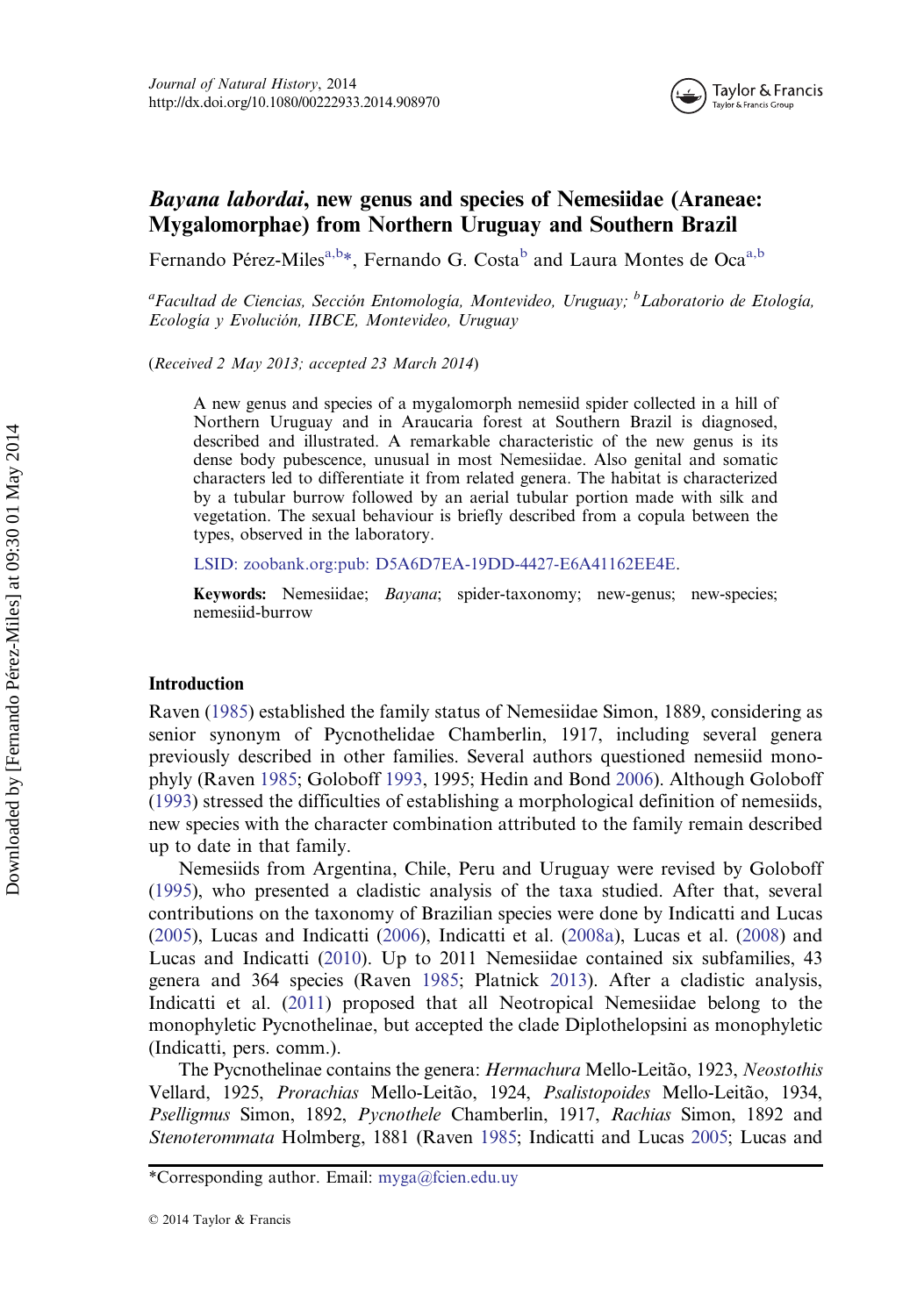Indicatti [2006;](#page-11-0) Lucas et al. [2008](#page-11-0); Lucas and Indicatti [2010\)](#page-11-0). To date, eight species of Nemesiids have been cited for Uruguay.

In this article we describe the new genus *Bayana* included in Nemesiidae by the presence of bipectinate superior tarsal claws (Goloboff [1995\)](#page-11-0), absence of tarsal claw tufts, labium wider than long and low caput. Bayana is placed in Pycnothelinae by the conformation of the male bulb with the presence of keels near the embolus and of a developed cheliceral tumescence (Raven [1985\)](#page-11-0), which is covered by setae (Goloboff [1995\)](#page-11-0). We here describe and figure the new genus *Bayana* based on its type species B. *labordai*; we additionally give some data on its sexual behaviour and habitat.

# Material and methods

The material examined was deposited in the arachnological collection of Facultad de Ciencias, Montevideo, Uruguay (FCE-My) and Museu de Ciência e Tecnologia, Pontifícia Universidade Católica do Rio Grande do Sul, Porto Alegre (MCTP). Spination notation follows Pérez-Miles et al. ([2008\)](#page-11-0). All measurements are in millimeters. Abbreviations: AME, anterior median eyes; ALE, anterior lateral eyes; PME, posterior median eyes; PLE, posterior lateral eyes; PMS, posterior median spinnerets; PLS, posterior lateral spinnerets; STC, superior tarsal claws; ITC, inferior tarsal claw. D, dorsal; V, ventral; P, prolateral; R, retrolateral; X, mean.

## Taxonomy

Bayana gen. nov. ([Figures 1](#page-4-0)–[7\)](#page-10-0)

Type species B. labordai sp. nov.

#### Diagnosis

Bayana gen. nov. resembles Neostothis, Pycnothele, Lycinus Thorell, 1894 and Diplothelopsis Mello-Leitão, 1938 by the dense pubescence in the body [\(Figure 1](#page-4-0) vs. Figures 8, 18 in Lucas and Indicatti [\(2010](#page-11-0))). Resembles Pycnothele also by the excavation in male palpal tibia and in the supraspermathecal chamber of females but differ from this genus in the palpal bulb morphology with low keels, embolous long and excavation in male palpal tibia less deep; females differ in the tubular morphology of spermathecae and in the absence of apical scopulae on tibiae I–II. Resembles Neostothis in the palpal bulb morphology with a long embolous and in the presence of supraspermathecal chamber in females, but differs from this genus in the presence of palpal bulb keels, male palpal excavation on tibia I and the morphology of spermathecae without fundus differentiated. Bayana differs from Lycinus and Diplothelopsis in the occurrence of thin setae in male cymbium ([Figure 2a](#page-4-0)), absence of prolateral spines on female patella IV [\(Figure 2b](#page-4-0)) and PE line recurved [\(Figure 2c](#page-4-0)). Differs from Chilelopsis Goloboff, 1995 in the absence of strong, elongated spines on prolateral metatarsus IV; from Flamencopsis Goloboff, 1995 in the presence of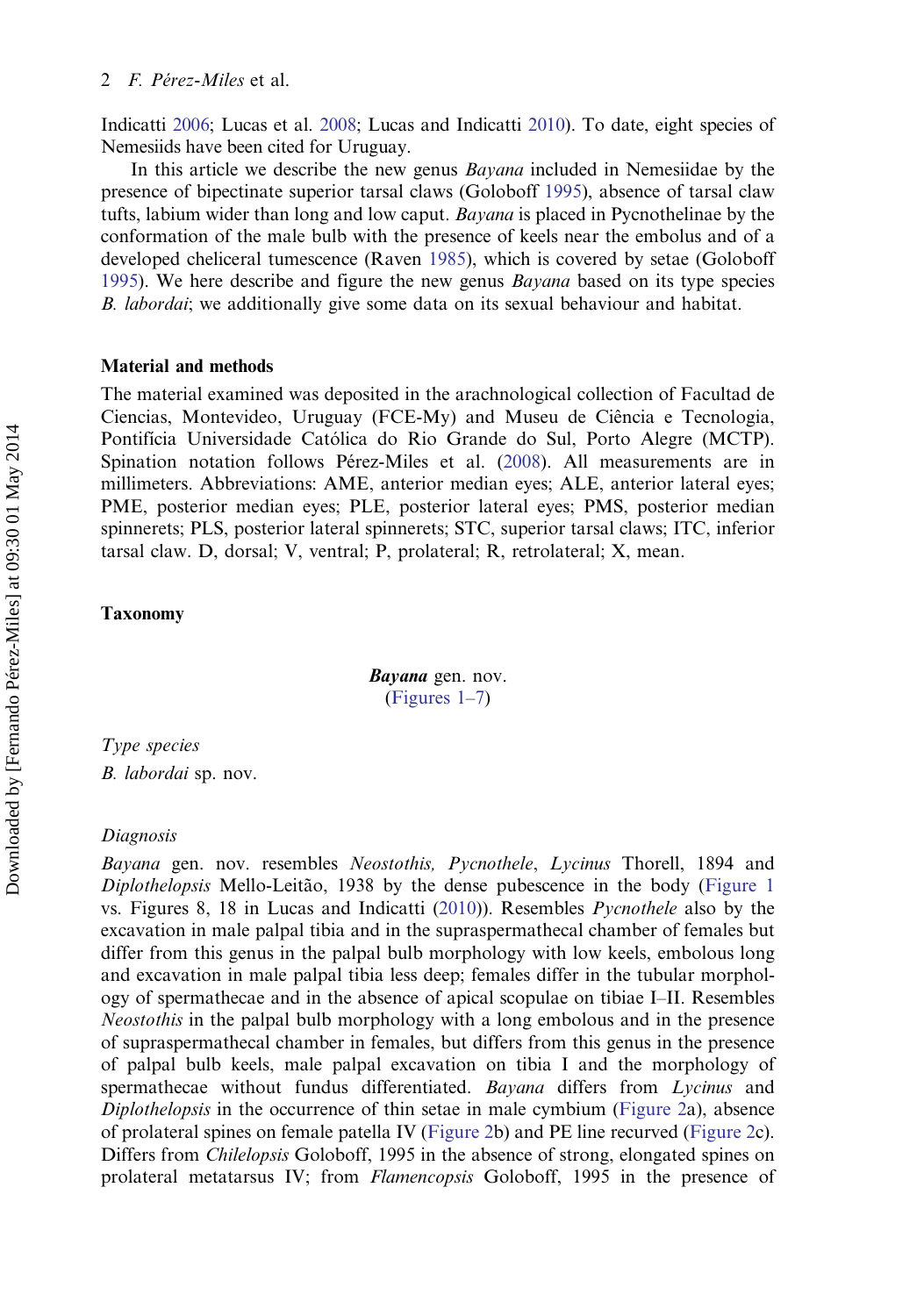<span id="page-4-0"></span>

Figure 1. Bayana labordai sp. nov., habitus of the female.



Figure 2. (A–D) Bayana labordai sp. nov., (A) male palp showing thin setae on cymbium, ventral view; (B) female patella IV, showing the absence of spines, prolateral view; (C) female ocular area; (D) male tibia I showing the absence of tibial apophysis or megaspines, ventral view.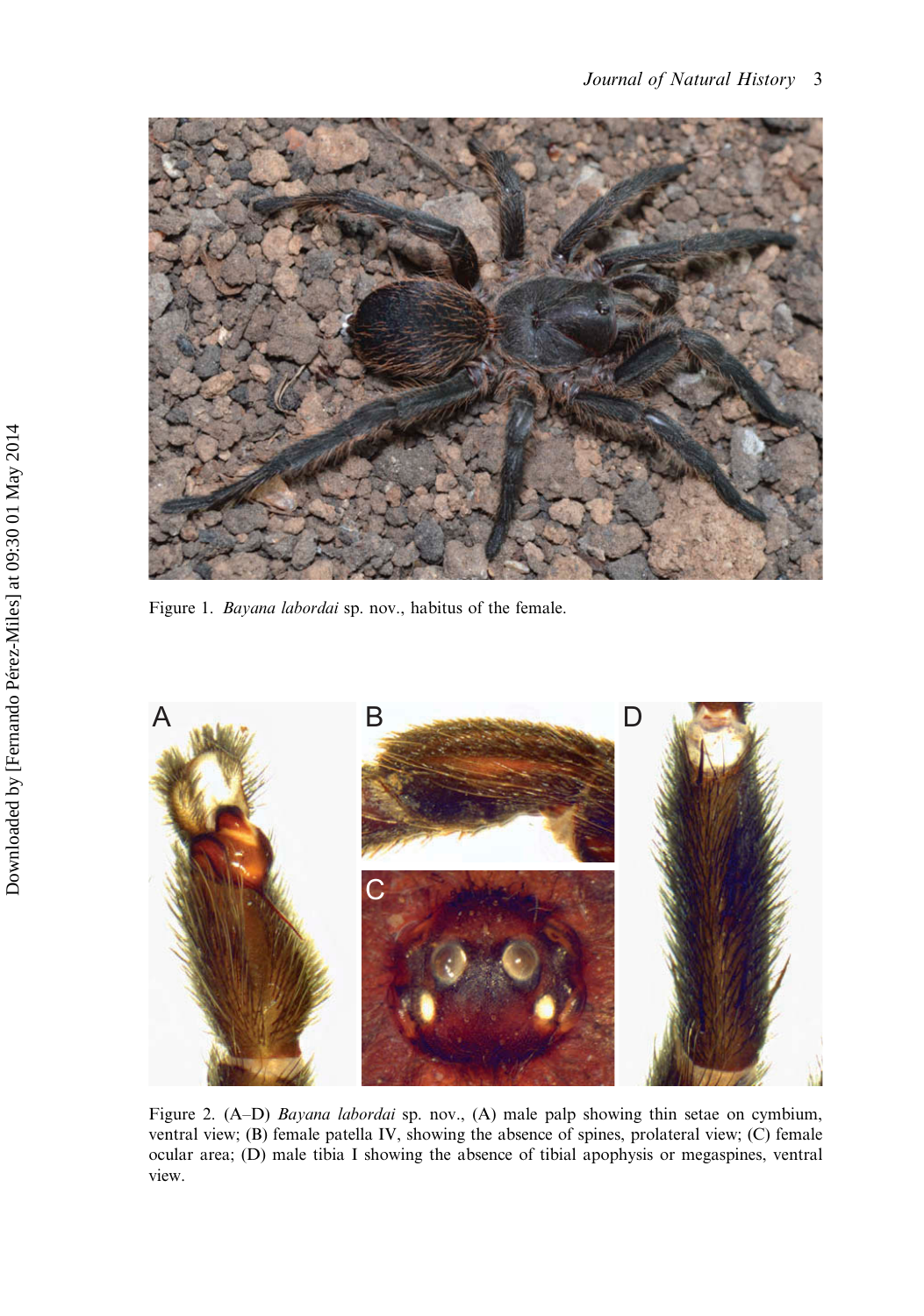#### 4  $F$  Pérez-Miles et al.

scopula on all legs and absence of spines on female patella IV. Resembles *Chaco* Tullgren, 1905 in the palpal bulb morphology but differ from this genus in the absence of male tibial apophysis bearing spines [\(Figure 2](#page-4-0)d) and non-differentiated spermathecae fundus in females [\(Figure 6\)](#page-8-0). Bayana differs from Acanthogonathus Karsch, 1880 in the absence of male tibial apophysis and non differentiated spermathecae fundus in females; from Rachias Simon, 1892 in the absence of thickened setae delimiting male scopulae of tarsus IV and non reduced teeth on STC IV; from Stenoterommata Holmberg, 1881 by the dense pubescence in the body, and in the male palpal bulb abruptly tapered to embolus ([Figures 4a](#page-7-0), b).

# Etymology

Bayana is a noun in apposition taken from the Uruguayan argot and makes reference to the habitants of the boundary between Brazil and Uruguay; the gender of *Bayana* is feminine.

# Description

See description of the type-species.

# Bayana labordai sp. nov ([Figures 1](#page-4-0)–[7\)](#page-11-0)

#### Type specimens

Male Holotype from Cerro Miriñaque, Rivera, Uruguay (31°32'04″S 55°37'56″W), Oct. 22 2012. L. Montes de Oca, F.G. Costa, F. Pérez-Miles coll., (adult moult in the laboratory on Dec 25 2012) deposited in FCE-MY:1029. Paratypes: male (FCE-MY:1030), four females (FCE-MY:1031-1034) from the same site, date and collectors; male (MCTP: 14494) from Potreiro Velho (currently, Centro de Pesquisas e Conservação da Natureza Pró-Mata), São Francisco de Paula, Rio Grande do Sul, Brazil (29°28'21″S 50°09'25″W), Jul 19–22 1999, A.A. Lise coll.

## Etymology

The specific name is a patronym in honour of Alvaro Laborda, a Uruguayan arachnologist who first collected the new species in Uruguay.

Male holotype [\(Figure 3a](#page-6-0)). Colouration (alive): Cephalotorax, legs and abdomen dark brown with longer reddish setae on the lateral faces of legs, edge of the carapace and on the abdomen. Dense body pubescence. Total length, excluding chelicerae and spinnerets 18.70. Cephalothorax 9.70 long, 8.40 wide. Fovea 1.30 wide, slightly procurved. Clypeus 0.26. Anterior eye row procurved, posterior straight to slightly recurve. AME 0.29, ALE 0.38, PME 0.10, PLE 0.41. Eye group subrectangular, 0.8 length, 1.3 wide. Chelicerae with 3 large  $-2$  small  $-3$  large teeth on the promargin and 8 small in a line on the retromargin. Rastellum formed by thin setae. Intercheliceral tumescence pale, round, covered by few thin reddish setae. Labium 0.60 long, 1.40 wide, with four cuspules. Palpal coxae with 40 and 34 cuspules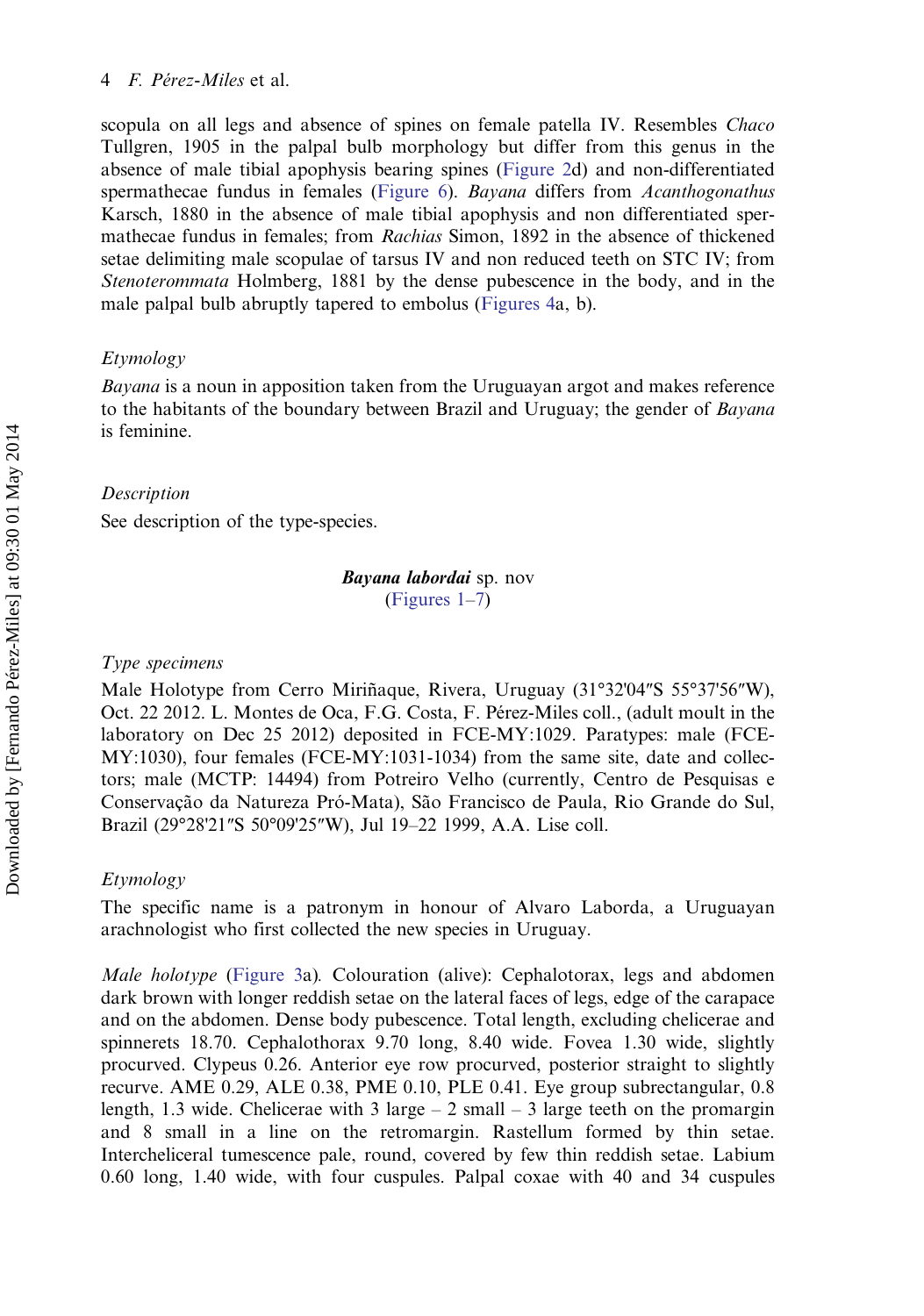<span id="page-6-0"></span>

Figure 3. (A–C) Bayana labordai sp. nov., (A) male body, dorsal view; (B) male sternum, labium and endites, ventral view; (C) male tarsus IV flexible (lateral view).

disposed in a triangle in the angle between basal and prolateral edges. Serrula present. Sternum 4.10 long, 3.80 wide. Posterior sternal sigillae subtriangular, marginal; anterior and median sigillae present round and marginal (Figure 3b). Palp measurements: femur 4.4, patella 2.6, tibia 2.6, cymbium 1.4. Palp spination: femur 0, patella 0, tibia 2p, cymbium 0. Leg measurements: I femur 7.9, patella 5.0, tibia 5.5, metatarsus 5.6, tarsus 3.7; II 7.5, 4.2, 5.1, 5.5, 4.2; III 6.7, 4.1, 4.4, 6.4, 4.3; IV 8.8, 4.2, 6.6, 9.0, 4.8. Leg spination: I femur 1p, patella 0, tibia 5v2p, metatarsus 1p1v (with an elevated base), tarsus 0; II femur 0, patella 1p, tibia 5v2p3r, metatarsus 2v2p, tarsus 0; III femur 0, patella 1p, tibia 5v2p3r, metatarsus 2v2p, tarsus 0; IV femur 0, patella 0, tibia 2v1p3r, metatarsus 3v4p5r2d, tarsus 0. Tibia I thickened with subapical spine. Scopulae present on all tarsi; I–III entire, IV divided by a row of longer setae. Scopula present on 2/3 of metatarsi I–II, absent on III–IV. Tarsi I-IV flexible (Figure 3c). STC with a double row of 6 teeth on all tarsi, ITC absent on all tarsi. Four spinnerets, apical segment of PLS short and domed. Palp with incrassate tibia ([Figure 2](#page-4-0)a), palpal bulb piriform, abruptly tapered to embolous; 12 small, short parallel keels on the basis of the embolous ([Figures 4](#page-7-0)a, b). Palpal bulb which rests on a large and deep tibial excavation ([Figure 2a](#page-4-0)).

Female paratype (FCE-MY: 1031) ([Figure 1](#page-4-0)). Colouration (alive): as in male but with reddish setae more extended on abdomen, dense body pubescence. Total length excluding chelicerae 30.5. Cephalothorax 11.3 long, 8.6 wide. Fovea 2.2 wide, straight. Clypeus narrow 0.4. Anterior eye row procurved, posterior slightly recurved.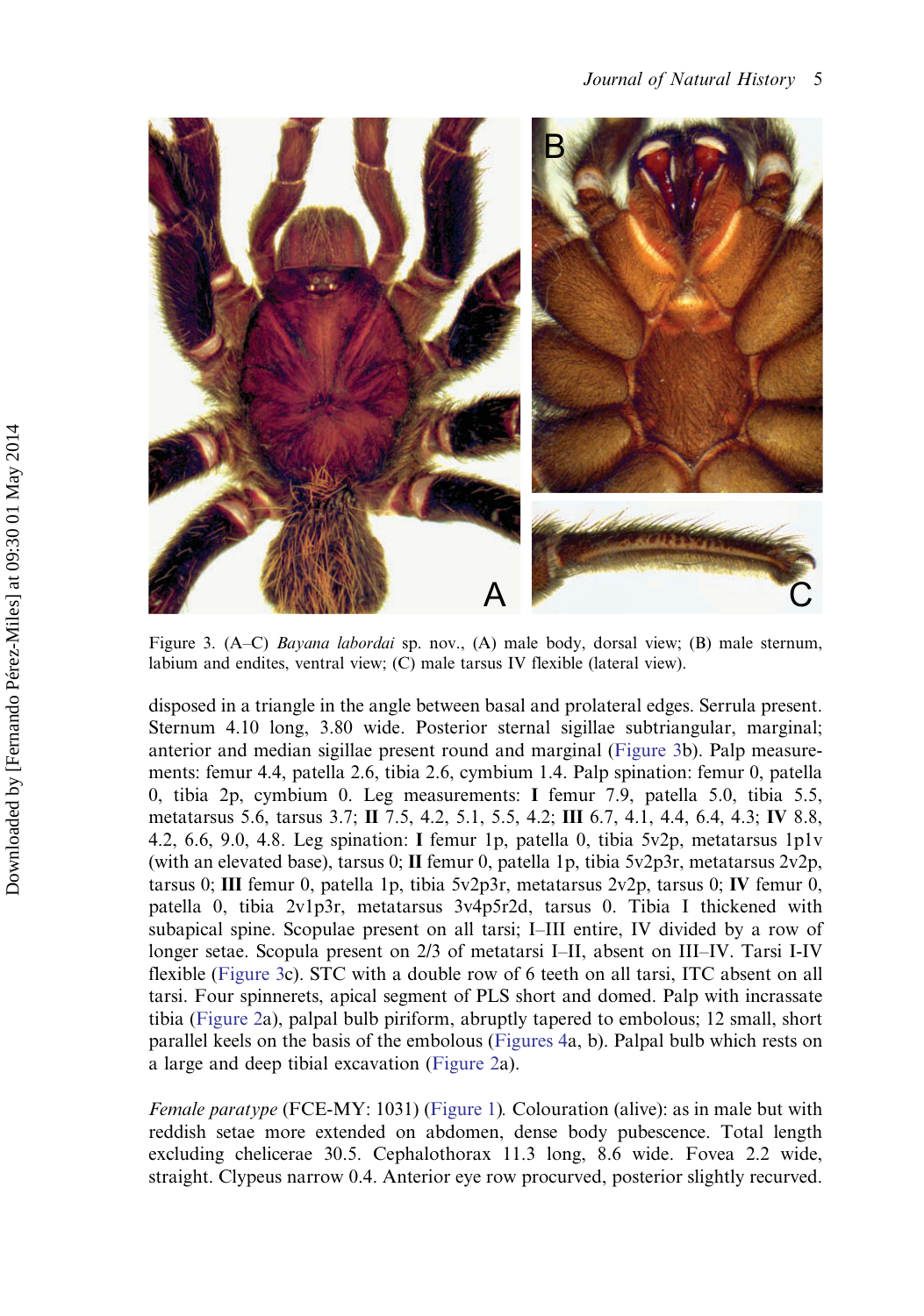<span id="page-7-0"></span>

Figure 4. (A–B) Bayana labordai sp. nov., left male palpal bulb; (A) dorsal view; (B) ventral view (Scale 1 mm).

AME 0.31, ALE 0.41, PME 0.16, PLE 0.27. Eye group subrectangular, 0.79 long, 1.27 wide. Chelicerae with 7 large teeth on the promargin and 20 small on the retromargin, disposed in three lines. Rastellum formed by thin setae. Intercheliceral tumescence absent. Labium 1.1 long, 1.8 wide, with five cuspules. Palpal coxae with 40 and 47 cuspules disposed in a triangle in the angle between basal and prolateral edges. Serrula absent. Sternum 5.5 long, 5.3 wide. Posterior sternal sigillae subtriangular, marginal; anterior and median sigillae present round and marginal [\(Figure 5a](#page-8-0)). Palp measurements: femur 5.6, patella 3.2, tibia 3.2, tarsus 2.4. Palp spination: femur 0, patella 0, tibia 3v2p1r, tarsus 0. Palpal femur strongly curved [\(Figure 5](#page-8-0)b). Leg measurements: I femur 8.5, patella 5.5, tibia 5.3, metatarsus 4.8, tarsus 3.3; II 7.5, 5.1, 4.2, 4.4, 3.6; III 6.9, 4.0, 4.1, 4.7, 3.7; IV 7.7, 5.3, 6.5, 9.3, 4.4. Leg spination: I femur 0, patella 0, tibia 0, metatarsus 0, tarsus 0; II femur 0, patella 0, tibia 2v, metatarsus 2v1p, tarsus 0; III femur 0, patella 3p, tibia 3v, metatarsus 3v3p3r, tarsus 0; IV femur 0, patella 0, tibia 2v2r, metatarsus 1v2r2p, tarsus 0. Scopulae present on all tarsi, I–III entire, IV less dense and divided by a row of longer setae. Scopula complete on metatarsi I–II, III 1/5 apical, IV absent. Tarsi I-IV flexible. STC with a double row of 6 teeth; ITC absent on all tarsi. Four spinnerets, PLS with apical segment short and domed. Spermathecae formed by two subcylindrical receptacles, supraspermathecal chamber less developed [\(Figure 6\)](#page-8-0).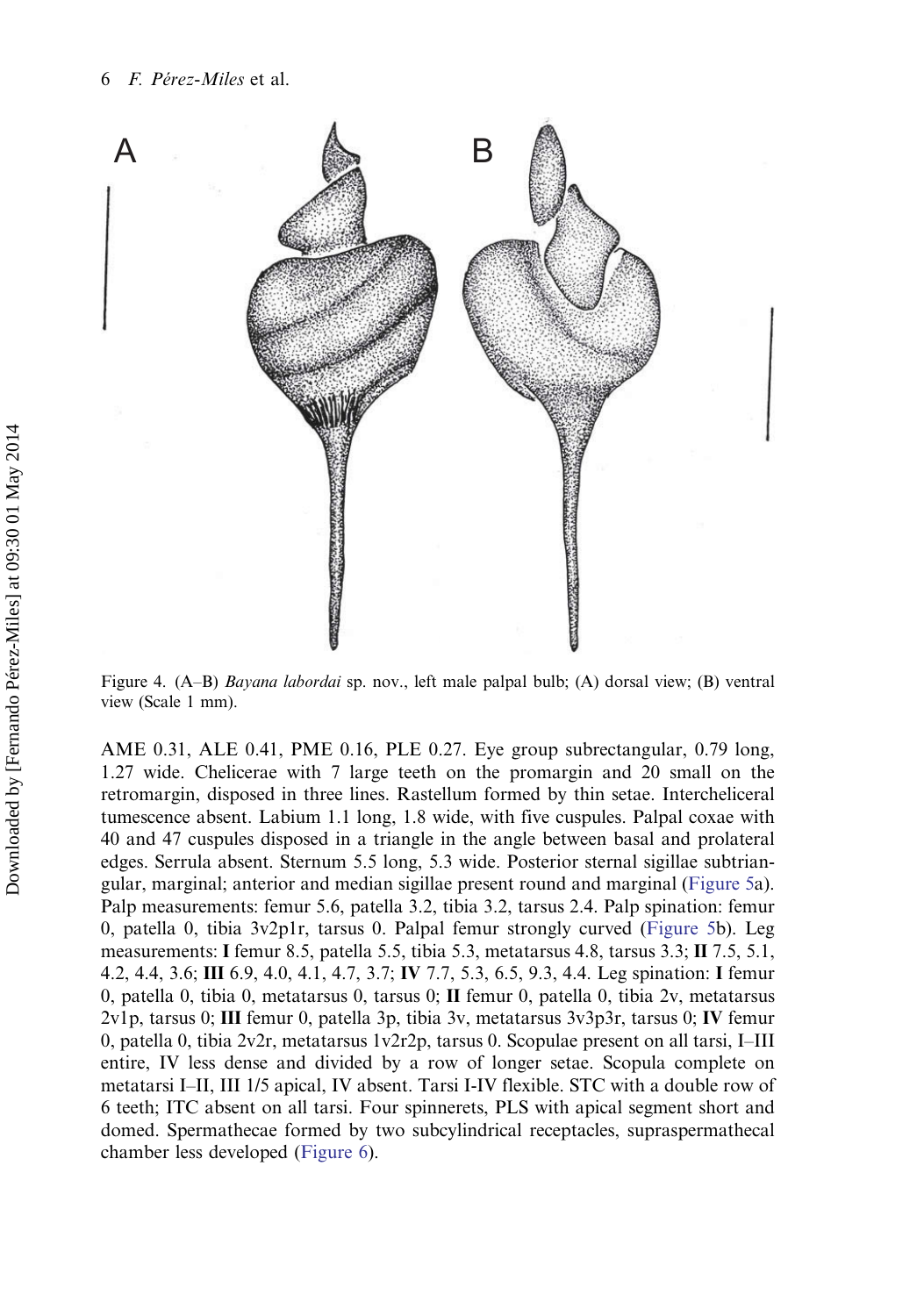<span id="page-8-0"></span>

Figure 5. (A–B) Bayana labordai sp. nov., (A) female sternum, ventral view; (B) female palpal femur strongly curved, dorsal view.

*Variation.* Carapace length, males:  $8.12 - 9.70$ ; females:  $9.13 - 12.25$  ( $X = 10.61 \pm 1.45$ SD). Length of palp and legs, males: palp 9.14–11.00, I 24.26–27.70, II 21.72–26.50, III 20.51– 25.9, IV 29.64–33.40; females palp 13.01–15.51(14.25 ± 1.05), I 23.13–27.77  $(26.91 \pm 1.67)$ , II 21.75–25.14 (24.14  $\pm$  1.60), III 19.51–24.01(22.48–2.02), IV 28.01–



Figure 6. Bayana labordai sp. nov., female spermathecae, dorsal view (Scale 1 mm).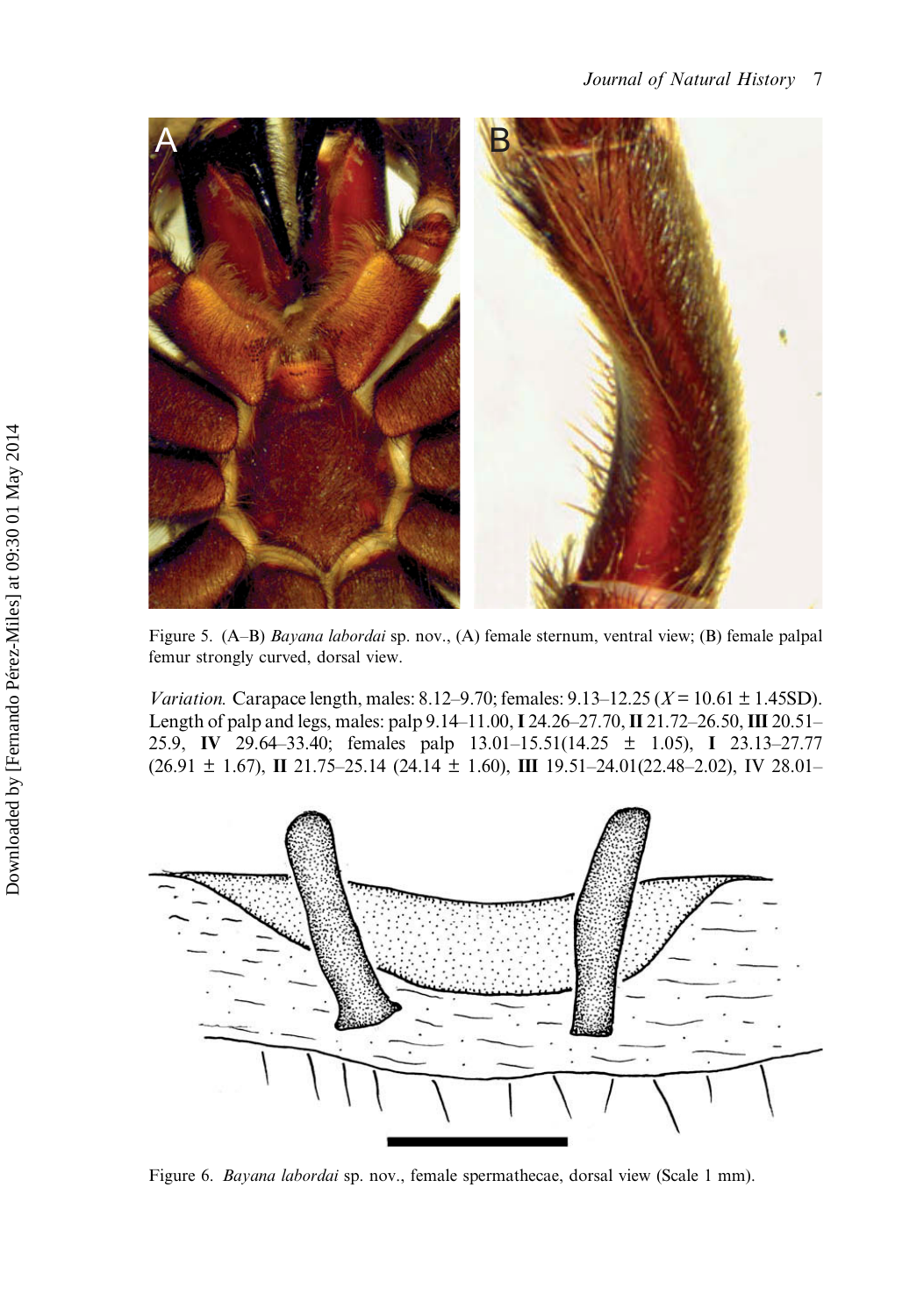33.38 (32.08  $\pm$  2.73). Labial cuspules, males 4–5; females: 3–11; cuspules on palpal coxae, males: 34–42, females: 30–53. Colouration dark to very dark brown with reddish longer setae on the lateral face of legs, edge of the carapace and on the abdomen.

## Natural history

Females and juveniles inhabit tubular basket-like burrows with a portion dug in the soil (about 15 cm deep) and an aerial portion (10 cm) constructed with silk and surrounding vegetation, mainly the Gramineae Elyonurus muticus (Spreng.) [\(Figure 7\)](#page-10-0). The burrow has homogeneous diameter of 1.5–2.0 cm. Burrows were found on the southern slope and top of Miriñaque hill. Miriñaque is a flat hill of 282 m height, considered a relict as product of the erosive action on the basaltic shield. On the sandstone soil, a dense meadow matrix predominates with more than 80 species of grasses registered, most of them aestival. Also there are some patches of arborescent vegetation including Myrrhinum lorantoides (Hook. and Arn.), Blepharocalix angustifolius O.Berg in Mart., Daphnopsis racemosa Griseb., Shinus lentiscifolius March., Shinus engleri Barkley and Litraea brasiliensis (L.) March. The dwarf palm *Butia paraguayensis* (Barb.Rodr.) is a rare species present in this hill (Evia and Gudynas [2000](#page-11-0)). Other mygalomorph spiders present in this site are the theraphosids Plesiopelma longisternale (Schiapelli and Gerschman, 1942) and Grammostola anthracina (C.L. Koch, 1842).

The specimen from Brazil was collected by pit-fall trap in a different habitat: Mixed Ombrophilous Forest dominated by *Araucaria angustifolia* (Bertol.) Kuntze, with savannas at altitudes of about 900 m (see Indicatti et al. [2008b](#page-11-0), p. 31); also occurring there are the theraphosid *Magulla brescoviti* Indicatti et al. 2008, the nemesiids Stenoterommata arnolisei Indicatti et al. 2008, S. curyi Indicatti et al. 2008, S. grimpa Indicatti et al. 2008, S. palmar Goloboff, 1995, Acanthogonatus ericae Indicatti et al. 2008 and the microstigmatid Xenonemesia araucaria Indicatti et al. 2008 (Indicatti et al. [2008a](#page-11-0)).

# Sexual behaviour

Both males moulted to adults in the laboratory on the 25 December 2012 (holotype and paratype FCE-MY 1030) and the female on 14–16 December 2012 (paratype FCE-MY 1031). The male holotype copulated the female paratype FCE-MY 1031 in the laboratory. Male initiated courtship after contacting the female silk tube, performing body vibrations. After touching the female, male placed his forelegs between the retrolateral face of female chelicerae and palps. The distal end of the first tibia of male was retained between the bases of female chelicerae and palp. The second pair of male legs surrounds the female between the second and third pair of legs. Forelegs push and the second pair of legs pulls the female, raising her and adopting the typical mygalomorph mating position (Type I, Foelix [2011\)](#page-11-0). Probably the curved palpal femur of the female facilitates the passage of the male first leg. Fifteen alternate palpal insertions were observed during copulation. Mating duration was 44 minutes and took place in the entrance of the tubular burrow. After copulation the male walked away; we did not observe any attacks.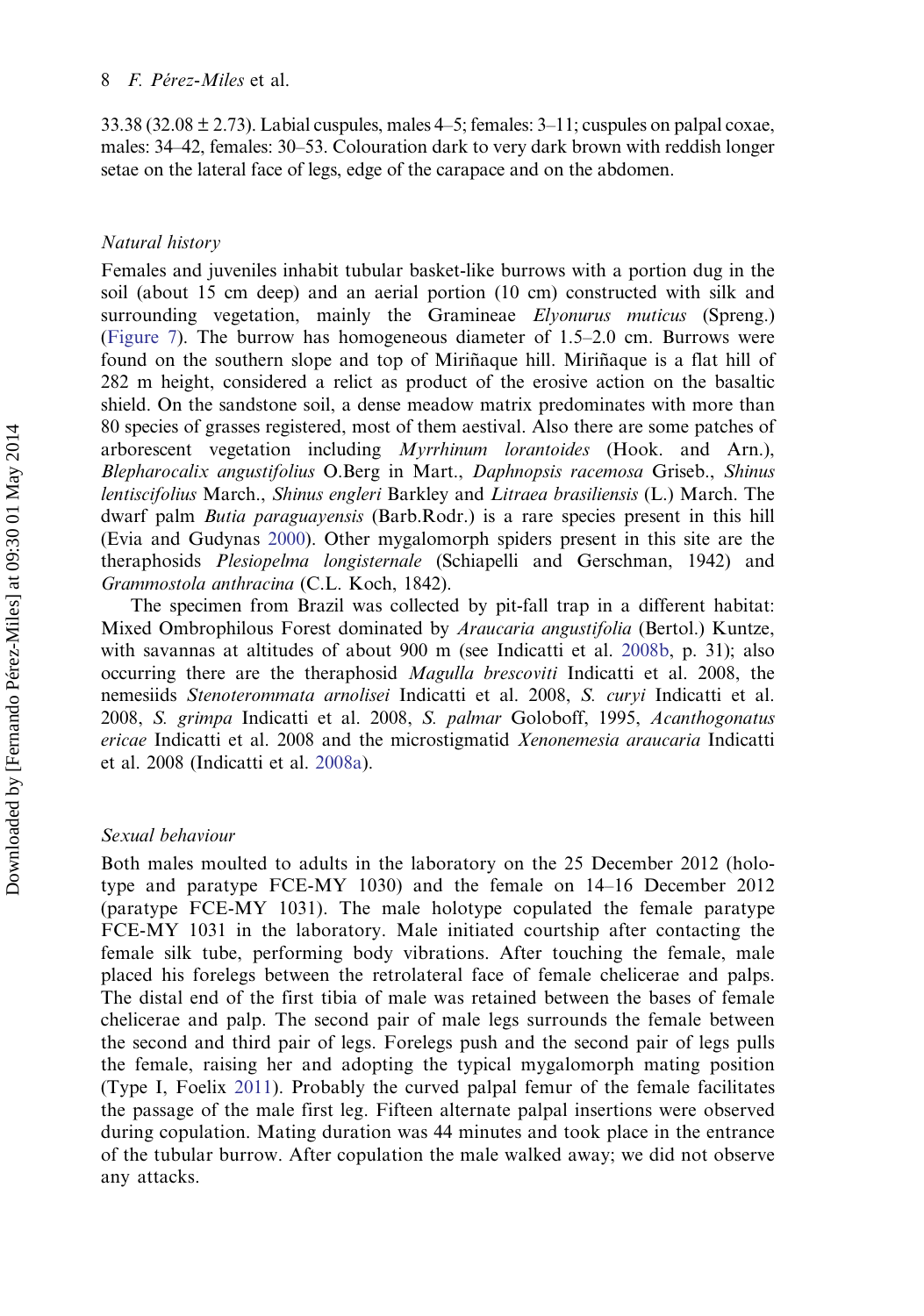<span id="page-10-0"></span>

Figure 7. Bayana labordai sp. nov., female at the burrow entrance.